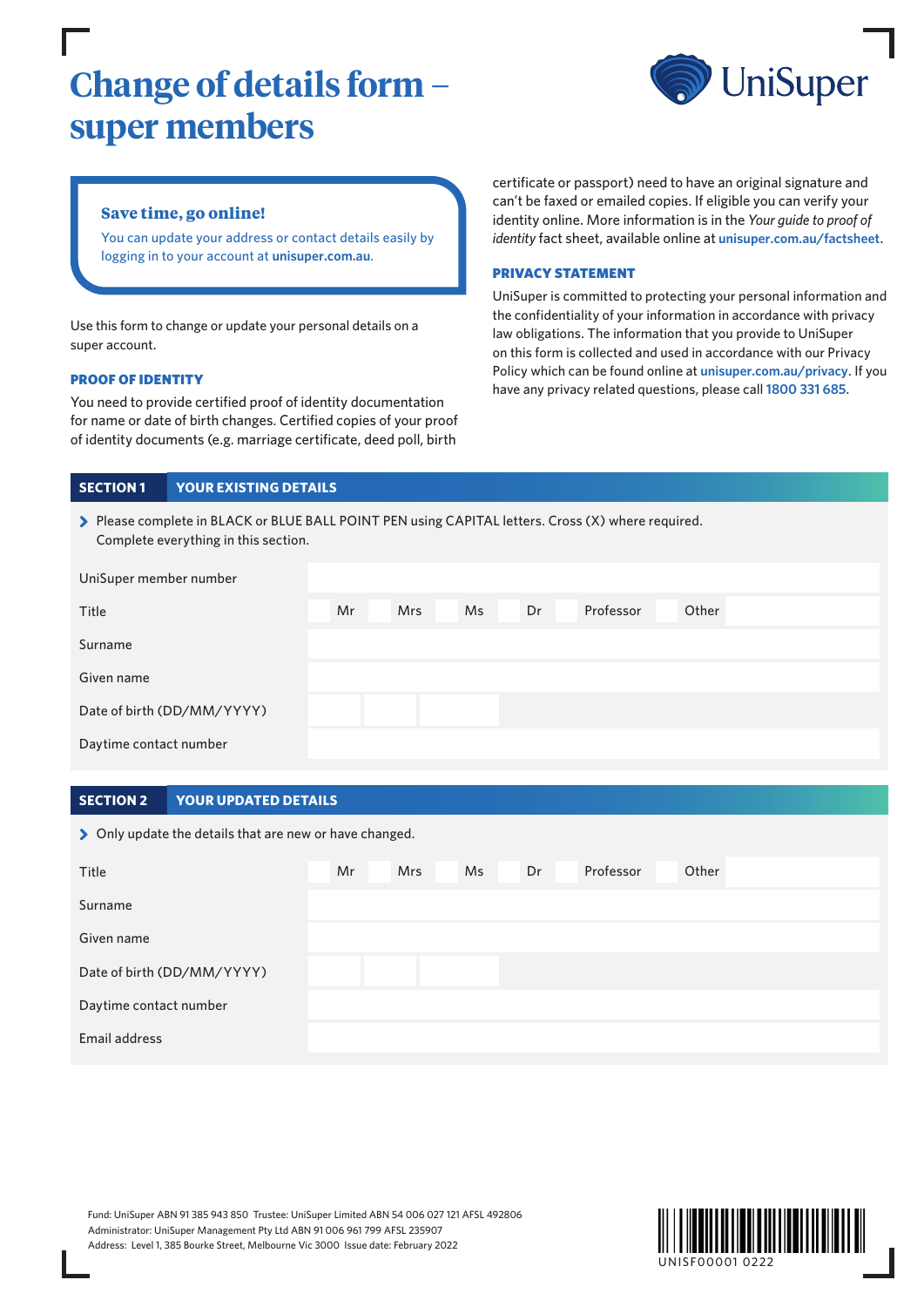# **SECTION 2 CONTINUED**

| > Only update the details that are new or have changed.                   |          |  |  |  |  |  |
|---------------------------------------------------------------------------|----------|--|--|--|--|--|
| Residential address (not PO Box)                                          |          |  |  |  |  |  |
| Suburb/Town                                                               |          |  |  |  |  |  |
| State                                                                     | Postcode |  |  |  |  |  |
| Country (if not Australia)                                                |          |  |  |  |  |  |
| Postal address if different from<br>residential (or PO Box if applicable) |          |  |  |  |  |  |
| Suburb/Town                                                               |          |  |  |  |  |  |
| <b>State</b>                                                              | Postcode |  |  |  |  |  |
| Country (if not Australia)                                                |          |  |  |  |  |  |

#### **SECTION 3 NON-BINDING BENEFICIARY NOMINATION**

A non-binding beneficiary nomination allows you to nominate who you'd prefer your benefit be paid to in the event of your death. You can nominate one or more of your dependants and/or your legal personal representative. A non-binding beneficiary nomination is **not binding** on the Trustee, however it will be taken into account when the Trustee determines who will receive your benefit.

Refer to your UniSuper product disclosure statement or **unisuper.com.au/beneficiaries** for more information on non-binding beneficiary nominations.

If you'd like to make a binding death benefit nomination, please read the *Binding death benefit nomination* fact sheet and form available from our website or by calling us.

I want to (select one box only):

**Make** a new or **update** my existing non-binding beneficiary nomination/s. Complete the fields in this section.

**Revoke** my existing non-binding beneficiary nomination/s. Go to SECTION 4.

Please nominate your non-binding beneficiaries. (The total percentage of benefit nominations must add up to 100%.)

#### **Beneficiary 1**

| Surname                                                              |                      |                                  |                       | Given names                            |  |                           |  |  |  |
|----------------------------------------------------------------------|----------------------|----------------------------------|-----------------------|----------------------------------------|--|---------------------------|--|--|--|
|                                                                      |                      |                                  |                       |                                        |  | What is the<br>percentage |  |  |  |
| What is the beneficiary's relationship to you? (Select one box only) |                      | benefit you wish<br>to nominate? |                       |                                        |  |                           |  |  |  |
|                                                                      | Spouse               | Child                            |                       | Financially dependent                  |  |                           |  |  |  |
|                                                                      |                      | Interdependency relationship     |                       | Legal personal representative (estate) |  |                           |  |  |  |
|                                                                      | <b>Beneficiary 2</b> |                                  |                       |                                        |  |                           |  |  |  |
| Surname                                                              |                      |                                  |                       | Given names                            |  |                           |  |  |  |
|                                                                      |                      |                                  |                       |                                        |  | What is the               |  |  |  |
| What is the beneficiary's relationship to you? (Select one box only) |                      | percentage<br>benefit you wish   |                       |                                        |  |                           |  |  |  |
|                                                                      | Spouse               | Child                            | Financially dependent |                                        |  | to nominate?              |  |  |  |
| Interdependency relationship                                         |                      |                                  |                       | Legal personal representative (estate) |  | $\frac{0}{0}$             |  |  |  |

If you wish to nominate more than two beneficiaries, please attach the same details as above on a separate piece of paper, which is signed and dated in the same manner as this form.

Alternatively, you can log into your account at **unisuper.com.au** to make or update your non-binding beneficiary nomination/s.